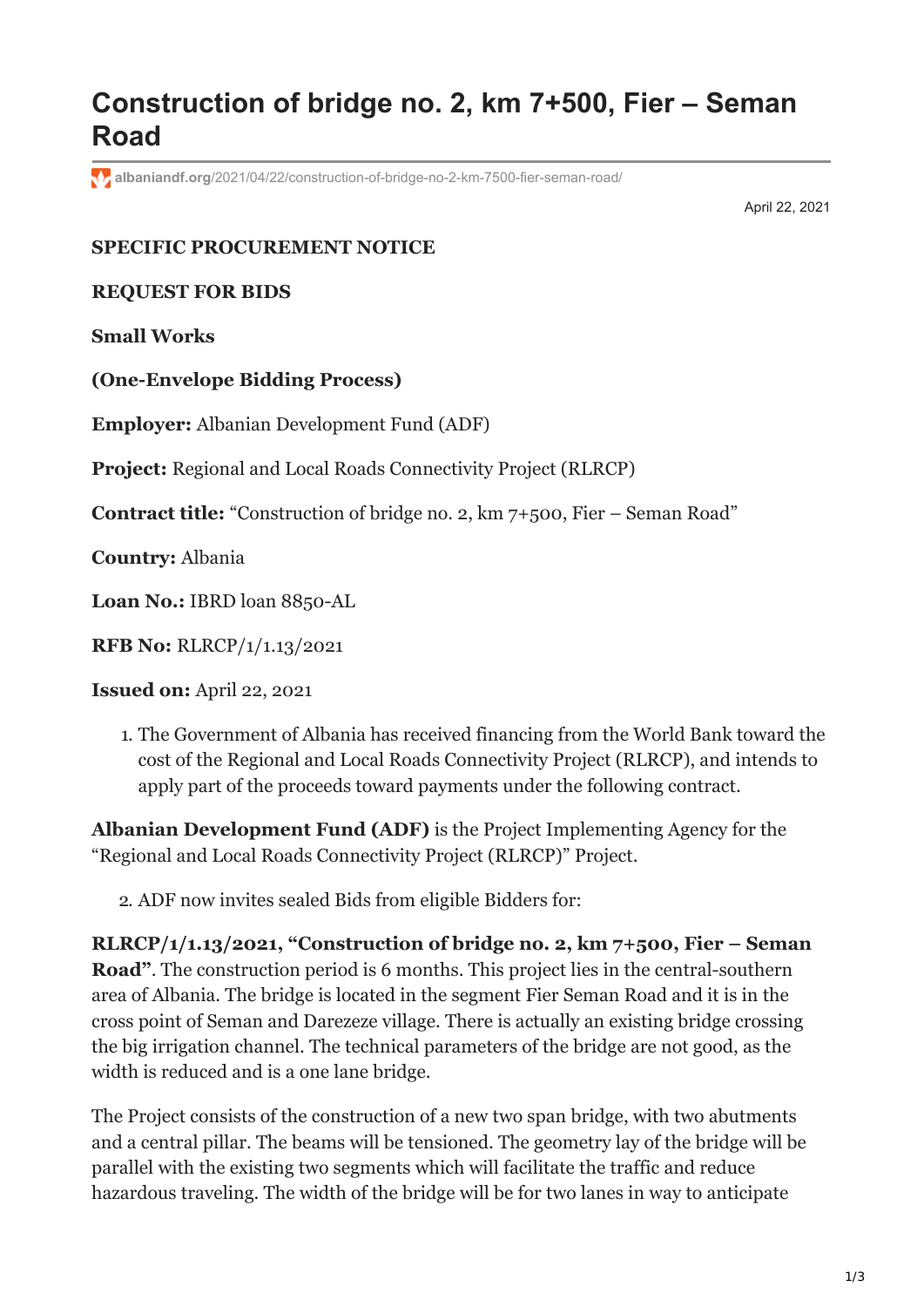- 3. Bidding will be conducted through international competitive procurement using Request for Bids (RFB), Small Works (One-Envelope Bidding Process) as specified in the World Bank's "Procurement Regulations for IPF Borrowers" July 2016 ("Procurement Regulations"), and is open to all eligible Bidders as defined in the Procurement Regulations.
- 4. Interested eligible Bidders may obtain further information and inspect the bidding document during office hours 10:00 to 14:00 hours at the address given below.
- 5. The bidding document in English may be purchased by interested eligible Bidders upon the submission of a written application to the address below and upon payment of a nonrefundable fee of 200 Euro. The method of payment will be direct deposit to the ADF account, at Union Bank, as follows:

Name of the Bank: UNION BANK –Tirana, Albania

Name of account: "Llogari Projekti ADF"

IBAN CODE: AL47 2141 1106 0117 2854 6403 0120

Client number: 285464

The document will be sent by e-mail or dispatched.

For the direct deposit, the Bidder should provide Bank' payment receipt to ADF. Upon receipt of appropriate evidence of payment of the non-refundable fee, the documents will promptly be dispatched. In addition, if requested, the documents can be dispatched electronically after presentation by the prospective tenderer of an appropriate evidence of payment of the non-refundable fee. In the event of discrepancy between electronic and hard copies of the documents, the hard copy shall prevail.

- 6. Bids must be delivered to the address below on or before **June 03, 2021, 11:00 hrs***.* Electronic bidding will not be permitted. Late Bids will be rejected. Bids will be immediately publicly opened in the presence of the Bidders' designated representatives and anyone who chooses to attend, at the address below.
- 7. All Bids must be accompanied by a bid security in the amount of 45,200 US\$, or its equivalent in a convertible currency (using the Bank of Albania official exchange rate on the date of publication of the Specific Procurement Notice.
- 8. Attention is drawn to the Procurement Regulations requiring the Borrower to disclose information on the successful bidder's beneficial ownership, as part of the Contract Award Notice, using the Beneficial Ownership Disclosure Form as included in the bidding document."
- 9. The addresses referred to above are:

For further information and inspection of the bid document:

Albanian Development Fund

Address: Rr. "Sami Frasheri", Nr. 10, Tirana, Albania